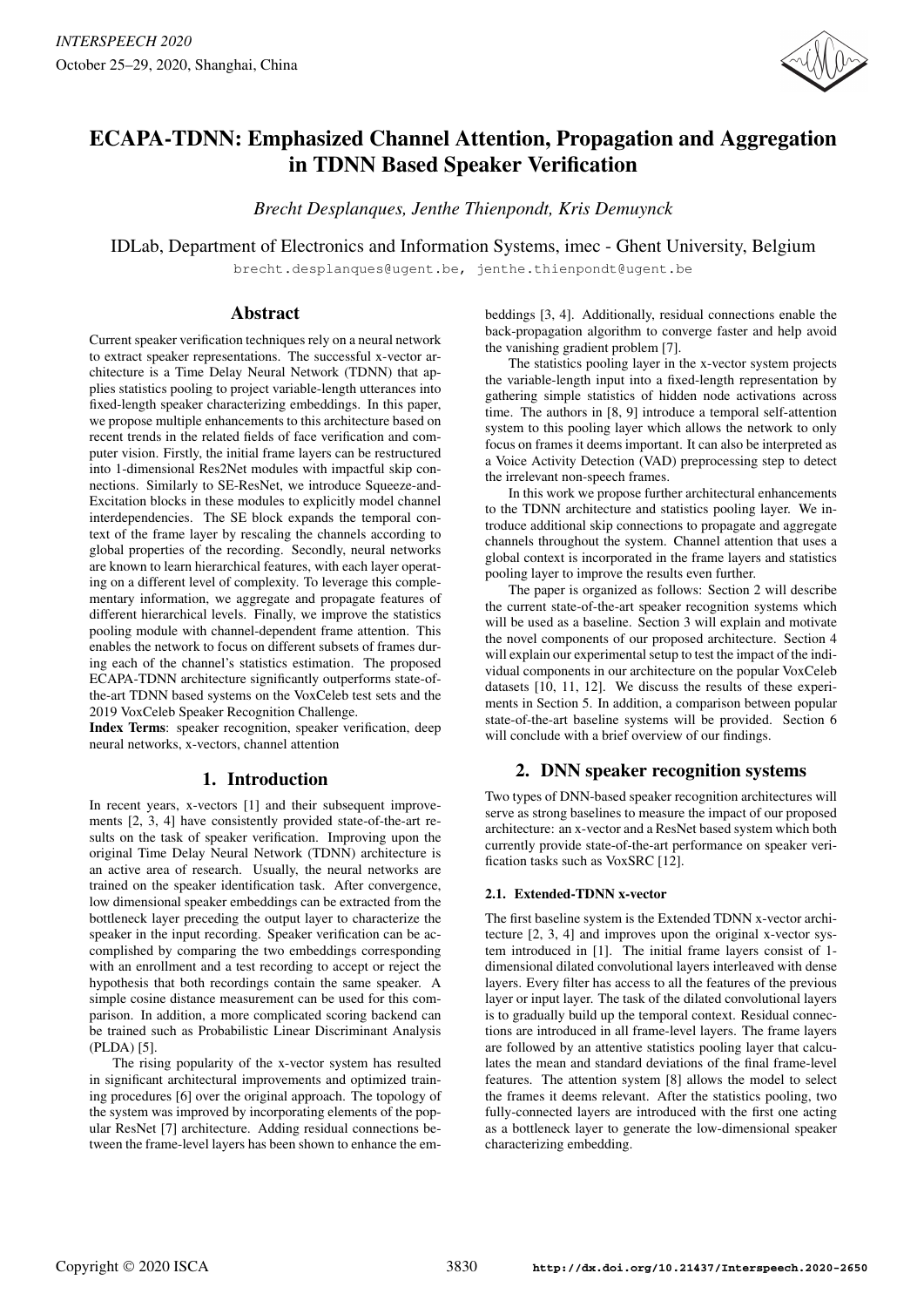#### 2.2. ResNet-based r-vector

The second baseline system is the r-vector system proposed in [4]. It is based on the ResNet18 and ResNet34 implementations of the successful ResNet architecture [7]. The convolutional frame layers of this network process the features as a 2-dimensional signal before collecting the mean and standard deviation statistics in the pooling layer. See [4] for more details about the topology.

#### 3. Proposed ECAPA-TDNN architecture

In this section, we examine some of the limitations of the xvector architecture and incorporate potential solutions in our ECAPA-TDNN architecture. The following subsections will focus on frame-level and pooling-level enhancements. An overview of the complete architecture is given by Figure 2. BN stands for Batch Normalization [13] and the non-linearities are Rectified Linear Units (ReLU) unless specified otherwise.

#### 3.1. Channel- and context-dependent statistics pooling

In recent x-vector architectures, soft self-attention is used for calculating weighted statistics in the temporal pooling layer [8]. Success with multi-headed attention has shown that certain speaker properties can be extracted on different sets of frames [9]. Due to these results, we argue that it might be beneficial to extend this temporal attention mechanism even further to the channel dimension. This enables the network to focus more on speaker characteristics that do not activate on identical or similar time instances, e.g. speaker-specific properties of vowels versus speaker-specific properties of consonants.

We implement the attention mechanism as described in [8] and adapt it to be channel-dependent:

$$
e_{t,c} = \boldsymbol{v}_c^T f(\boldsymbol{W} \boldsymbol{h}_t + \boldsymbol{b}) + k_c, \tag{1}
$$

where  $h_t$  are the activations of the last frame layer at time step t. The parameters  $W \in \mathbb{R}^{R \times C}$  and  $b \in \mathbb{R}^{\tilde{R} \times 1}$  project the information for self-attention into a smaller R-dimensional representation that is shared across all  $C$  channels to reduce the parameter count and risk of overfitting. After a non-linearity  $f(\cdot)$ this information is transformed to a channel-dependent selfattention score through a linear layer with weights  $v_c \in \mathbb{R}^{R \times 1}$ and bias  $k_c$ . This scalar score  $e_{t,c}$  is then normalized over all frames by applying the softmax function channel-wise across time:

$$
\alpha_{t,c} = \frac{\exp(e_{t,c})}{\sum_{\tau}^{T} \exp(e_{\tau,c})}.
$$
 (2)

The self-attention score  $\alpha_{t,c}$  represents the importance of each frame given the channel and is used to calculate the weighted statistics of channel c. For each utterance the channel component  $\tilde{\mu}_c$  of the weighted mean vector  $\tilde{\mu}$  is estimated as:

$$
\tilde{\mu}_c = \sum_t^T \alpha_{t,c} h_{t,c}.\tag{3}
$$

The channel component  $\tilde{\sigma}_c$  of the weighted standard deviation vector  $\tilde{\sigma}$  is constructed as follows:

$$
\tilde{\sigma}_c = \sqrt{\sum_t^T \alpha_{t,c} h_{t,c}^2 - \tilde{\mu}_c^2}.
$$
\n(4)

The final output of the pooling layer is given by concatenating the vectors of the weighted mean  $\tilde{\mu}$  and weighted standard deviation  $\tilde{\sigma}$ .

Furthermore, we expand the temporal context of the pooling layer by allowing the self-attention to look at global properties of the utterance. We concatenate the local input  $h_t$  in (1) with the global non-weighted mean and standard deviation of  $h_t$  across the time domain. This context vector should allow the attention mechanism to adapt itself to global properties of the utterance such as noise or recording conditions.

#### 3.2. 1-Dimensional Squeeze-Excitation Res2Blocks

The temporal context of frame layers in the original x-vector system is limited to 15 frames. As the network apparently benefits from a wider temporal context [2, 4, 3] we argue it could be beneficial to rescale the frame-level features given global properties of the recording, similar to the global context in the attention module described above. For this purpose we introduce 1 dimensional Squeeze-Excitation (SE) blocks, as this computer vision approach to model global channel interdependencies has been proved successful [14, 15].

The first component of an SE-block is the squeeze operation which generates a descriptor for each channel. The squeeze operation simply consists of calculating the mean vector z of the frame-level features across the time domain:

$$
\boldsymbol{z} = \frac{1}{T} \sum_{t}^{T} \boldsymbol{h}_t. \tag{5}
$$

The descriptors in  $z$  are then used in the excitation operation to calculate a weight for each channel. We define the subsequent excitation operation as:

$$
\mathbf{s} = \sigma(\mathbf{W}_2 f(\mathbf{W}_1 \mathbf{z} + \mathbf{b}_1) + \mathbf{b}_2) \tag{6}
$$

with  $\sigma(\cdot)$  denoting the sigmoid function,  $f(\cdot)$  a non-linearity,  $W_1 \in \mathbb{R}^{R \times C}$  and  $W_2 \in \mathbb{R}^{C \times R}$ . This operation acts as a bottleneck layer with  $C$  and  $R$  referring to the number of input channels and reduced dimensionality respectively. The resulting vector  $\boldsymbol{s}$  contains weights  $s_c$  between zero and one, which are applied to the original input through channel-wise multiplication

$$
\tilde{\boldsymbol{h}}_c = s_c \boldsymbol{h}_c \tag{7}
$$

The 1-dimensional SE-block can be integrated in the xvector architecture in various ways, with using them after each dilated convolution being the most straightforward one. However, we want to combine them with the benefits of residual connections [7]. Simultaneously, we do not want to increase the total amount of parameters too much compared to the baseline systems. The *SE-Res2Block* shown in Figure 1 incorporates the requirements mentioned above. We contain the dilated convolutions with a preceding and succeeding dense layer with a context of 1 frame. The first dense layer can be used to reduce the feature dimension, while the second dense layer restores the number of features to the original dimension. This is followed by an SE-block to scale each channel. The whole unit is covered by a skip connection.

The use of these traditional ResBlocks makes it easy to incorporate advancements concerning this popular computer vision architecture. The recent Res2Net module [16], for example, enhances the central convolutional layer so that it can process multi-scale features by constructing hierarchical residuallike connections within. The integration of this module improves performance, while significantly reducing the number of model parameters.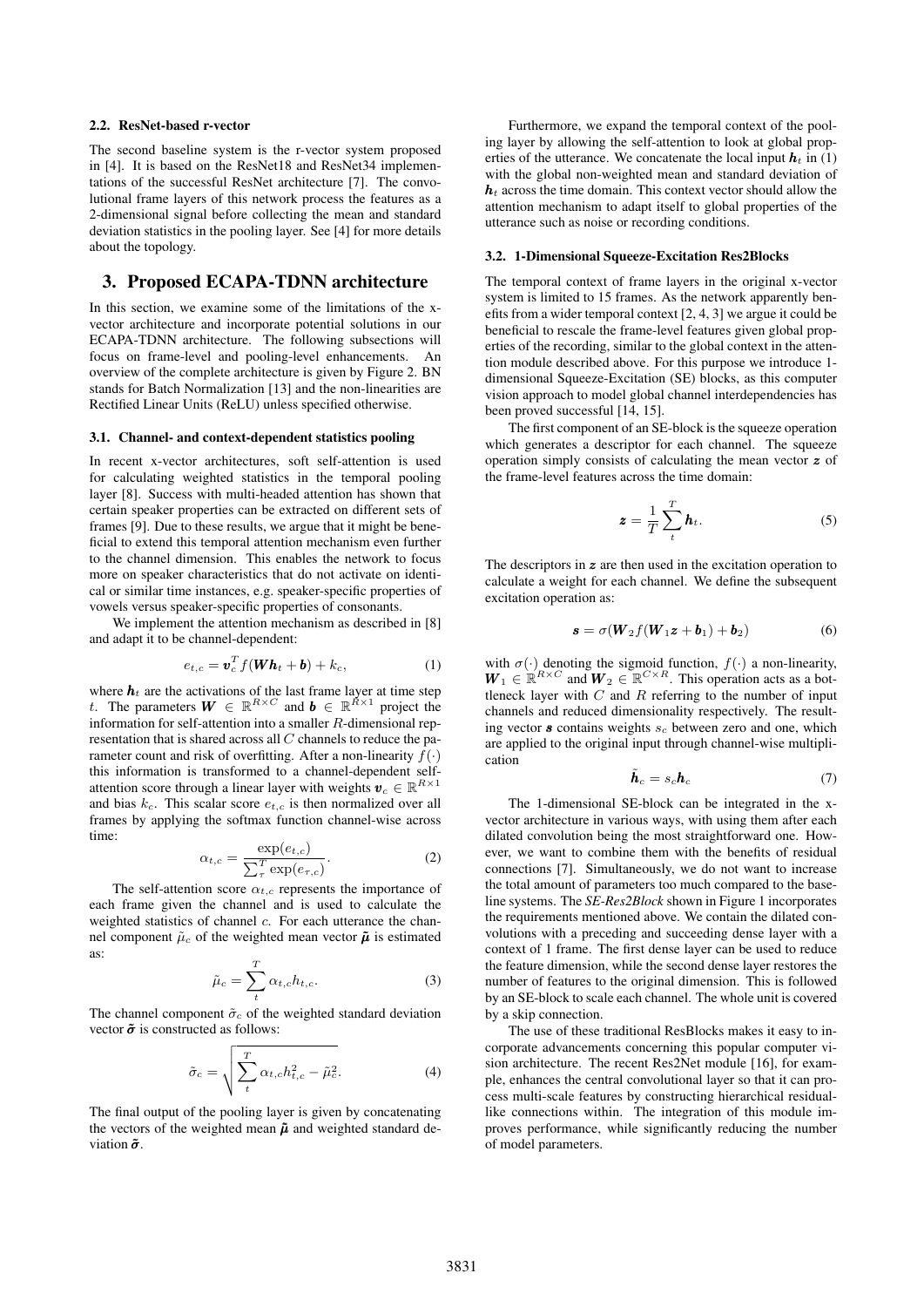

Figure 1: *The SE-Res2Block of the ECAPA-TDNN architecture. The standard Conv1D layers have a kernel size of 1. The central Res2Net [16] Conv1D with scale dimension* s = 8 *expands the temporal context through kernel size* k *and dilation spacing* d*.*

#### 3.3. Multi-layer feature aggregation and summation

The original x-vector system only uses the feature map of the last frame-layer for calculating the pooled statistics. Given the hierarchical nature of a TDNN, these deeper level features are the most complex ones and should be strongly correlated with the speaker identities. However, due to evidence in [17, 18] we argue that the more shallow feature maps can also contribute towards more robust speaker embeddings. For each frame, our proposed system concatenates the output feature maps of all the SE-Res2Blocks. After this Multi-layer Feature Aggregation (MFA), a dense layer processes the concatenated information to generate the features for the attentive statistics pooling.

Another, complementary way to exploit multi-layer information is to use the output of all preceding SE-Res2Blocks and initial convolutional layer as input for each frame layer block [17, 19]. We implement this by defining the residual connection in each SE-Res2Block as the sum of the outputs of all the previous blocks. We opt for a summation of the feature maps instead of concatenation to restrain the model parameter count. The final architecture without the summed residual connections is shown in Figure 2.

### 4. Experimental setup

#### 4.1. Training the speaker embedding extractors

We apply the fixed-condition VoxSRC 2019 training restrictions [12] and only use the development part of the VoxCeleb2 dataset [11] with 5994 speakers as training data. A small subset of about 2% of the data is reserved as a validation set for hyperparameter optimization. It is a well known fact that neural networks benefit from data augmentation which generates extra training samples. We generate a total of 6 extra samples for each utterance. The first set of augmentations follow the Kaldi recipe [2] in combination with the publicly available MUSAN dataset (babble, noise) [20] and the RIR dataset (reverb) provided in [21]. The remaining three augmentations are generated with the open-source SoX (tempo up, tempo down) and FFmpeg (alternating opus or aac compression) libraries.



Figure 2: *Network topology of the ECAPA-TDNN. We denote* k *for kernel size and* d *for dilation spacing of the Conv1D layers or SE-Res2Blocks.* C *and* T *correspond to the channel and temporal dimension of the intermediate feature-maps respectively.* S *is the number of training speakers.*

The input features are 80-dimensional MFCCs from a 25 ms window with a 10 ms frame shift. Two second random crops of the MFCCs feature vectors are normalized through cepstral mean subtraction and no voice activity detection is applied. As a final augmentation step, we apply SpecAugment [22] on the log mel spectrogram of the samples. The algorithm randomly masks 0 to 5 frames in the time domain and 0 to 10 channels in the frequency domain.

All models are trained with a cyclical learning rate varying between 1e-8 and 1e-3 using the *triangular2* policy as described in [23] in conjunction with the Adam optimizer [24]. The duration of one cycle is set to 130k iterations. All systems are trained using AAM-softmax [6, 25] with a margin of 0.2 and softmax prescaling of 30 for 4 cycles. To prevent overfitting, we apply a weight decay on all weights in the model of 2e-5, except for the AAM-softmax weights, which uses 2e-4. The mini-batch size for training is 128.

We study two setups of the proposed ECAPA-TDNN architecture with either 512 or 1024 channels in the convolutional frame layers. The dimension of the bottleneck in the SE-Block and the attention module is set to 128. The scale dimension s in the Res2Block [16] is set to 8. The number of nodes in the final fully-connected layer is 192. The performance of this system will be compared to the baselines described in Section 2.

#### 4.2. Speaker verification

Speaker embeddings are extracted from the final fullyconnected layer for all systems. Trial scores are produced using the cosine distance between embeddings. Subsequently, all the scores are normalized using adaptive s-norm [26, 27]. The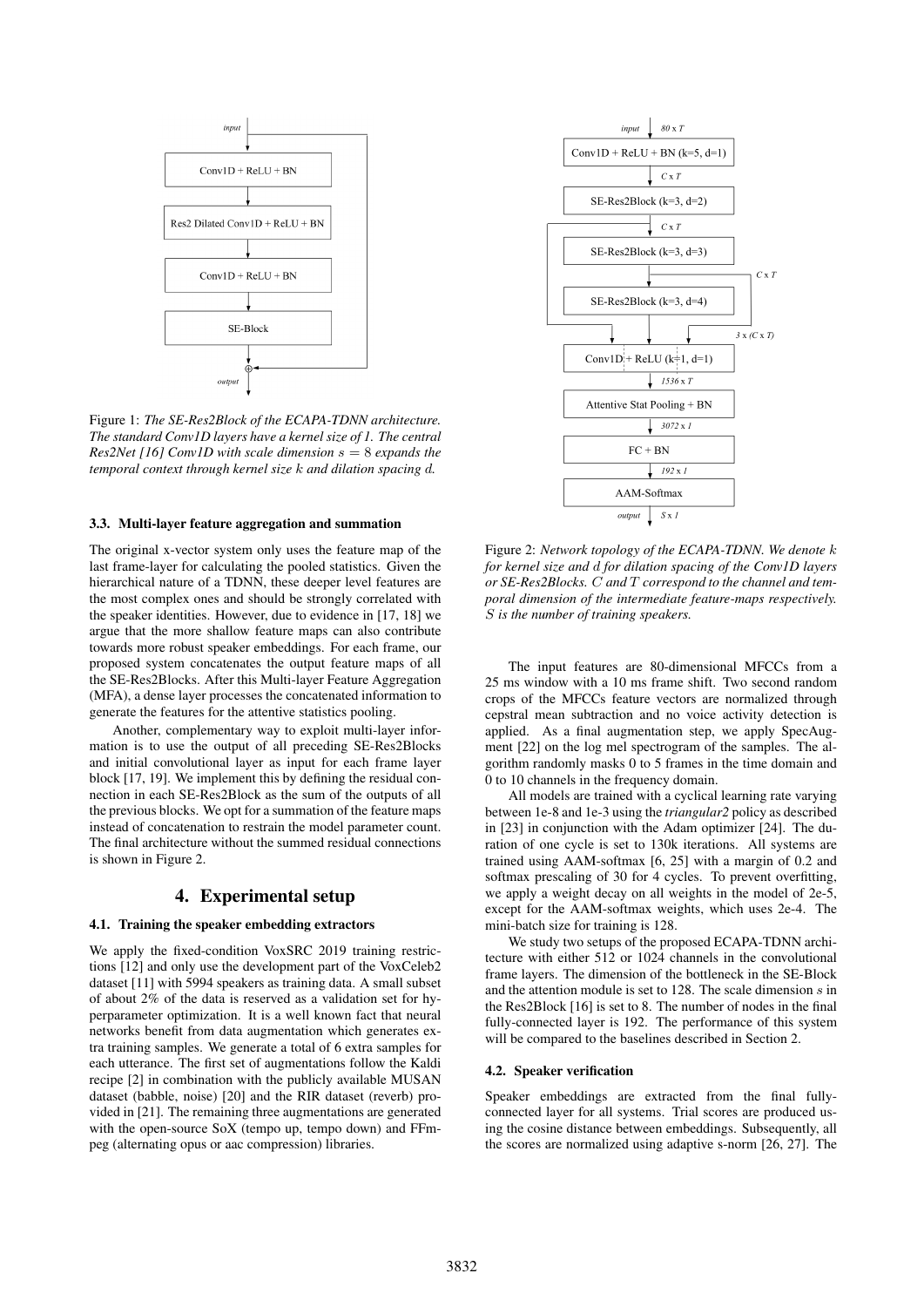| Architecture          | # Params |           | VoxCeleb1<br>VoxCeleb1-E |           | VoxCeleb1-H   |           | <b>VoxSRC19</b> |           |
|-----------------------|----------|-----------|--------------------------|-----------|---------------|-----------|-----------------|-----------|
|                       |          | $EER(\%)$ | <b>MinDCF</b>            | $EER(\%)$ | <b>MinDCF</b> | $EER(\%)$ | <b>MinDCF</b>   | $EER(\%)$ |
| E-TDNN                | 6.8M     | 1.49      | 0.1604                   | 1.61      | 0.1712        | 2.69      | 0.2419          | 1.81      |
| E-TDNN (large)        | 20.4M    | 1.26      | 0.1399                   | 1.37      | 0.1487        | 2.35      | 0.2153          | 1.61      |
| ResNet18              | 13.8M    | 1.47      | 0.1772                   | 1.60      | 0.1789        | 2.88      | 0.2672          | 1.97      |
| ResNet <sub>34</sub>  | 23.9M    | 1.19      | 0.1592                   | 1.33      | 0.1560        | 2.46      | 0.2288          | 1.57      |
| $ECAPA-TDNN (C=512)$  | 6.2M     | 1.01      | 0.1274                   | 1.24      | 0.1418        | 2.32      | 0.2181          | 1.32      |
| $ECAPA-TDNN (C=1024)$ | 14.7M    | 0.87      | 0.1066                   | 1.12      | 0.1318        | 2.12      | 0.2101          | 1.22      |

Table 1: *EER and MinDCF performance of all systems on the standard VoxCeleb1 and VoxSRC 2019 test sets.*

imposter cohort consists of the speaker-wise averages of the length-normalized embeddings of all training utterances. The size of the imposter cohort was set to 1000 for the VoxCeleb test sets and to a more robust value of 50 for the cross-dataset VoxSRC 2019 evaluation.

#### 4.3. Evaluation protocol

The system is evaluated on the popular VoxCeleb1 test sets [10] and VoxSRC 2019 evaluation set [12]. Performance will be measured by providing the Equal Error Rate (EER) and the minimum normalized detection cost MinDCF with  $P_{target} = 10^{-2}$ and  $C_{FA} = C_{Miss} = 1$ . A concise ablation study is used to gain a deeper understanding how each of the proposed improvements affects the performance.

#### 5. Results

A performance overview of the baseline systems described in Section 2 and our proposed ECAPA-TDNN system is given in Table 1, together with the number of model parameters in the embedding extractor. We implement two setups with the number of filters  $C$  in the convolutional layers either set to 512 or 1024. Our proposed architecture significantly outperforms all baselines while using fewer model parameters. The larger ECAPA-TDNN system gives an average relative improvement of 18.7% in EER and 12.5% in MinDCF over the best scoring baseline for each test set. We note that the performance of the baselines supersedes the numbers reported in [3, 4] in most cases. We continue with an ablation study of the individual components introduced in Section 3. An overview of these results is given in Table 2.

Table 2: *Ablation study of the ECAPA-TDNN architecture.*

|                                         | <b>Systems</b>                                                      | $EER(\%)$            | <b>MinDCF</b>              |  |
|-----------------------------------------|---------------------------------------------------------------------|----------------------|----------------------------|--|
|                                         | $ECAPA-TDNN (C=512)$                                                | 1.01                 | 0.1274                     |  |
| A.1<br>A.2<br>B.1                       | Attentive Statistics [8]<br>Channel Att. w/o Context<br>No SE-Block | 1.12<br>1.03<br>1.27 | 0.1316<br>0.1288<br>0.1446 |  |
| B.2                                     | No Res2Net-Block                                                    | 1.07                 | 0.1316                     |  |
| C <sub>1</sub><br>C.2<br>C <sub>3</sub> | No MFA<br>No Res. Connections<br>No Sum Res. Connections            | 1.10<br>1.08<br>1.08 | 0.1311<br>0.1310<br>0.1217 |  |

To measure the impact of our proposed attention module, we run an experiment *A.1*, that uses the attention module

from [8]. We also run a separate experiment *A.2* that does not supply the context vector to the proposed attention. The channel- and context-dependent statistics pooling system improves the EER and MinDCF metric with 9.8% and 3.2%, respectively. This confirms the benefits of applying different temporal attention to each channel. Addition of the context vector results in very small performance gains with the system relatively improving about 1.9% in EER and 1.1% in MinDCF. Nonetheless, this strengthens our belief that a TDNN-based architecture should try to exploit global context information.

This intuition is confirmed with experiment *B.1* that clearly shows the importance of the SE-blocks described in Section 3.2. Incorporating the SE-modules in the Res2Blocks results in relative improvements of 20.5% in EER and 11.9% in the MinDCF metric. This indicates that the limited temporal context of the frame-level features is insufficient and should be complemented with global utterance-based information. In experiment *B.2* we replaced the multi-scale features of the Res2Blocks with the standard central dilated 1D convolutional of the ResNet counterpart. Aside from a substantial 30% relative reduction in model parameters, the multi-scale Res2Net approach also leads towards a relative improvement of 5.6% in EER and 3.2% in MinDCF.

In experiment *C.1*, we only use the output of the final SE-Res2Block instead of aggregating the information of all SE-Res2Blocks. Aggregation of the outputs leads to relative improvements of 8.2% in EER and 2.8% in the MinDCF value. Removing all residual connections (experiment *C.2*) shows a similar rate of degradation. Replacing a standard ResNet skip connection in the SE-Res2Blocks by the sum of the outputs of all previous SE-Res2Blocks improves the EER with 6.5%, while slightly degrading the MinDCF score in experiment *C.3*. However, experiments during the recently held Short-duration Speaker Verification (SdSV) Challenge 2020 [28] convinced us to incorporate summed residuals in the final ECAPA-TDNN architecture. The strong results in this challenge show the architecture generalizes well to other domains [29].

## 6. Conclusion

In this paper we presented ECAPA-TDNN, a novel TDNNbased speaker embedding extractor for speaker verification. We built further upon the original x-vector architecture and put more Emphasis on Channel Attention, Propagation and Aggregation. The incorporation of Squeeze-Excitation blocks, multiscale Res2Net features, extra skip connections and channeldependent attentive statistics pooling, led to significant relative improvements of 19% in EER on average over strong baseline systems on the VoxCeleb and VoxSRC 2019 evaluation sets.